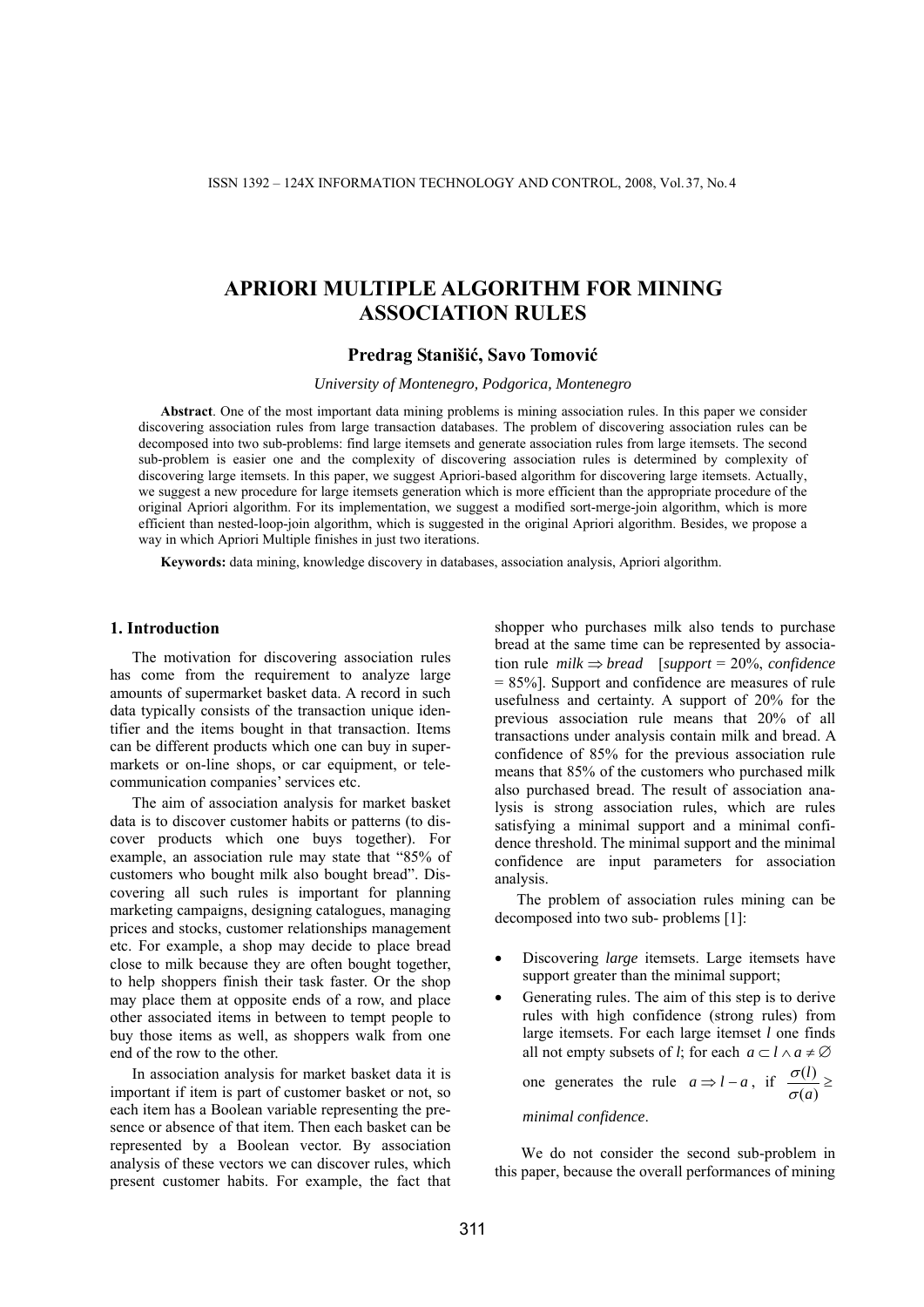association rules are determined by the first step. Efficient algorithms for solving the second subproblem are exposed in [23].

We will briefly expose basic ideas of the Apriori algorithm from [2], which is one of the most famous for discovering large itemsets and which will be referred to as the original Apriori algorithm in the following text. The original Apriori algorithm generates large itemsets iteratively: in iteration  $k \geq 2$ , large (*k*-1)-itemsets, from previous iteration, is used for generating large *k*-itemsets, where large *k*-itemset is a large itemset with *k* items. Large *k*-itemsets are generated in two steps: first we generate a set of candidate *k*-itemsets (possibly large *k*-itemsets) and then we identify those ones with support greater than the minimal support among the set of candidates. The support of candidate itemset is the number of transactions, which contain that itemset, so it is necessary to read all transactions to determine support. The total number of iterations in the original Apriori algorithm is  $k_{\text{Max}} + 1$ , where  $k_{\text{Max}}$  is the maximum size of a large itemset. In each iteration the whole database is scanned.

From previous paragraph one can conclude that the efficiency of the original Apriori algorithm is mostly determined by the number of generated candidate itemsets and the number of iterations (in other words, the total number of I/O operations). In this paper we suggest the Apriori Multiple algorithm, which solves the problem of discovering large itemsets. It uses the new procedure for candidate generation, which is more efficient than the appropriate procedure from the original Apriori algorithm. The original Apriori algorithm suggests the join procedure  $C_k = L_{k-1} \times L_{k-1}$ , which generates candidate *k*-itemset by joining two large (*k*-1)-itemsets if and only if they have *k*-2 first items in common. Because of that, each join operation requires at most *k*-2 equality comparisons. The procedure for candidate generation in our Apriori Multiple algorithm is named  $C_k = L_{k-1} \times L_{k-2}$ , and candidate *k*-itemset is generated by joining large (*k*-1) itemset and large (*k*-2)-itemset if and only if they have *k*-3 first items in common. According to that procedure each join operation requires at most *k*-3 equality comparisons. In the paper we prove the correctness of the procedure  $C_k = L_{k-1} \times L_{k-2}$ . For its implementation we suggest a modified sort-merge-join algorithm, which is more efficient than nested-loop-join algorithm which is suggested in the original Apriori algorithm. This is fully expressed when the sets  $L_{k-1}$ and  $L_{k-2}$  can not be read into main memory. Also, Apriori Multiple in the best case finishes in just two iterations.

The remainder of this paper is organized as follows. Related works are described in section 2. In section 3 basic concepts from association analysis are defined. In sections 4, 5 and 6 the Apriori Multiple algorithm is exposed and we compare steps of this

algorithm to the corresponding steps of the original Apriori algorithm. At the end, section 7 contains a comparison of our algorithm with other methods and experiment results.

# **2. Related Work**

The problem of discovering association rules was first introduced in [1] and an algorithm called *AIS* was proposed for mining association rules. In [20], an algorithm called *SETM* was proposed to solve this problem using relational operations. These were the first algorithms for mining association rules. For last fifteen years many algorithms for rule mining have been proposed. All these algorithms can be classified into two categories: the candidate-generation-and-test approach and the pattern-growth approach.

#### **2.1. Candidate-generation-and-test algorithms**

The Apriori algorithm from [2] is the basic candidate-generation-and-test algorithm. It is based on the Apriori principle, which says that the itemset *X'* containing itemset *X* is never large if itemset *X* is not large. Based on this principle, the Apriori algorithm generates a set of candidate large itemsets whose lengths are  $(k+1)$  from the large k-itemsets (for  $k \ge 1$ ) and eliminates those candidates, which contain not large subset. Then, for the rest candidates, supports are counted and only those with support over *minsup* threshold are taken to be large (*k*+1)-itemsets.

Many variations have been proposed that focus on improving the efficiency of the original Apriori algorithm. They are focused on reducing the number of candidates generated or on reducing the number of database scans. We will mention some of them.

In [19], a hash-based technique was used to reduce the size of the candidate *k*-itemsets, for *k*>1. This is especially true for  $k=2$ . For example, when generating  $L_1$ , we need to read all transactions from database in order to determine support for each candidate 1 itemset from  $C_1$ . At the same time, we can generate all of the 2-itemsets for each transaction, hash them into different buckets of a hash table and increase corresponding bucket counts. A 2-itemset whose corresponding buckets count in the hash table is less than the minimal support cannot be large and should be removed from the candidate set.

In [2], [16] and [19] there were proposed ways how to reduce the number of transactions scanned in future iterations. The main idea is the following. A transaction that does not contain any large *k*-itemset can be removed from further considerations because such a transaction cannot contain any large (*k*+1) itemset.

In [21], the partitioning technique was proposed. It requires just two database scans to mine large itemsets and consists of two phases. In phase I, the algorithm subdivides the database into *n* no overlapping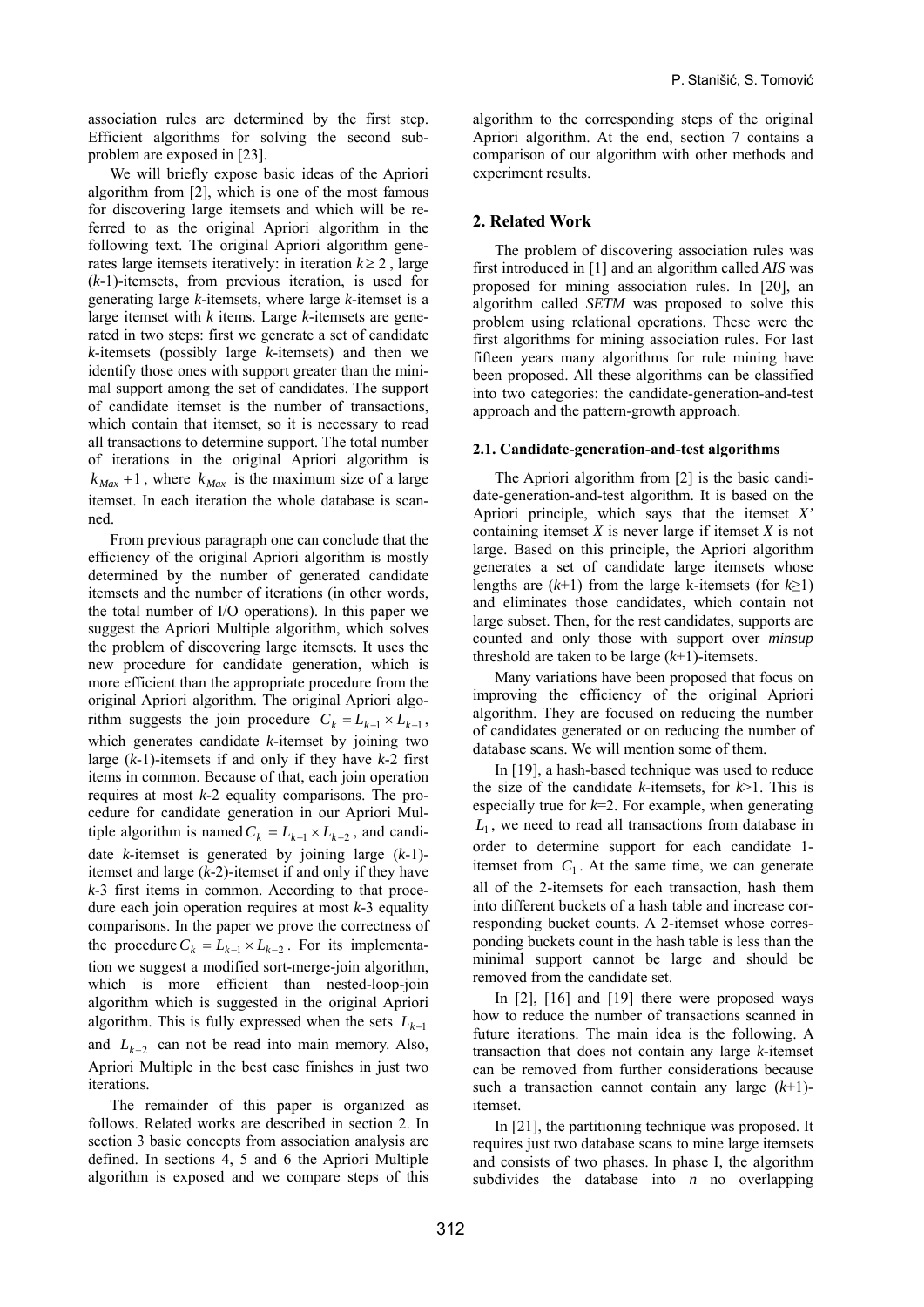partitions which can fit into main memory. For all partitions, all large itemsets are found and they are together candidate itemsets for whole database (because any itemset that is large in database must be large in at least one partition). In phase II, the algorithm counts actual support of each candidate from phase I in order to determine large itemsets for whole database.

In [24], the sampling approach is proposed. It requires just one database scan in the best case, and just two database scans in the worst case. The main idea is to randomly choose a sample from database, which can fit into main memory. The algorithm then searches for large itemsets in sample instead of database. These large itemsets called potentially large (PL) itemsets and they are used as part of candidate itemsets for whole database. The rest of candidate itemsets are found by applying function called negative border on set PL. Negative border is defined as minimal set of itemsets which are not in PL, but all their subsets are in PL. The second database scan is necessary only if some of large itemsets is from negative border (if all large itemsets are from PL, the second scan is not done).

In [6], a dynamic itemset counting approach is given. In this approach, database is partitioned into blocks marked by start point and new candidate itemsets can be added at any start point (unlike Apriori). New candidate itemset is added only if all of its subsets are estimated to be large so far.

#### **2.2. Pattern-growth algorithms**

Pattern-growth algorithms mine the complete set of large itemsets without candidate generation. The first pattern-growth algorithm was proposed in [17] and was called frequent-pattern growth or simply FPgrowth. FP-growth constructs an FP-tree structure and mines large itemsets by traversing the constructed FPtree.

The FP-tree consists of a prefix-tree of large 1 itemsets and an item header table. Each node in the prefix-tree has three fields: *item-name*, *count* and *node-link*. *Item-name* is the name of the item. *Count* is the number of transactions that consist of the large 1 itemsets on the path from root to this node. *Node-link* is the link to the next same item-name node in the FPtree. Each entry in the item header table has two fields: *item-name* and *head of node-link*. *Item-name* is, as before, the name of the item. *Head of node-link* is the link to the first same item-name node in the prefixtree.

FP-growth performs two database scans.

The first scan of the database derives the set of large 1-itemsets and their supports. The set of large 1 itemsets is sorted in the order of descending support count.

The FP-tree is then constructed as follows. First, create the root of the tree, labelled with "null". Scan the database a second time. The items in each transaction are processed according to descending support count and a branch is created for each transaction. In general, when considering the branch to be added for a transaction, the count of each node along a common prefix is incremented by 1, and nodes for the items following the prefix are created and linked accordingly.

The mining of the FP-tree proceeds as follows. Starting from each large 1-itemset construct its conditional pattern base (a "sub database" which consists of the set of prefix paths in the FP-tree co-occurring with the suffix pattern), then construct its (conditional) FPtree, and perform mining recursively on such a tree. The pattern growth is achieved by the concatenation of the suffix pattern with the large patterns generated from a conditional FP-tree.

The FP-growth algorithm transforms the problem of finding long large itemsets to looking for shorter ones recursively and then concatenating the suffix. It uses the least large items as suffix, offering good selectivity.

Another well-known pattern-growth algorithm is Apriori-TFP [13]. The idea is to copy the input database into a data structure called P-tree, which maintains all the relevant aspects of the input, and then mines this structure.

When the database is large, it is unrealistic to construct a main memory-resident data structure to represent whole database. This is serious limit of pattern-growth approach. Because of this, we focused on candidate-generation-and-test approach, which previously mentioned limit does not exist for.

# **3. Preliminaries**

In this section we define basic concepts of association analysis and give its formal definition.

*Definition 1:* Let  $I = \{I_1, I_2, ..., I_m\}$  be a set of items in database of transactions  $D = \{t_1, t_2, ..., t_n\}$ , where  $t_i = \{I_{i1}, I_{i2},..., I_{ik(i)}\}$  and  $I_{ij} \in I, 1 \le j \le k(i)$ ,  $1 \le i \le n$ . An association rule is an implication of the form  $X \implies Y$ , where  $X \subseteq I$ ,  $Y \subseteq I$  and  $X \cap Y = \emptyset$ [11].

The result of association analysis should be only "strong" association rules, or in other words those which are "expressive" and "confident". Standard measures of association rules' "strength" are *support* and *confidence*, and both of these are calculated in dependence on the *support* of corresponding itemset. For the rule  $X \Rightarrow Y$ , the corresponding itemset is  $X \cup Y$ .

*Definition 2:* Let  $I = \{I_1, I_2, ..., I_m\}$  be a set of items in database of transactions  $D = \{t_1, t_2, ..., t_n\}$ , where  $t_i = \{I_{i1}, I_{i2},..., I_{ik(i)}\}$  and  $I_{ij} \in I, 1 \le j \le k(i)$ ,  $1 \le i \le n$  (each transaction is a subset of *I*). Arbitrary set  $X \subseteq I$  is termed as itemset. The *support* of the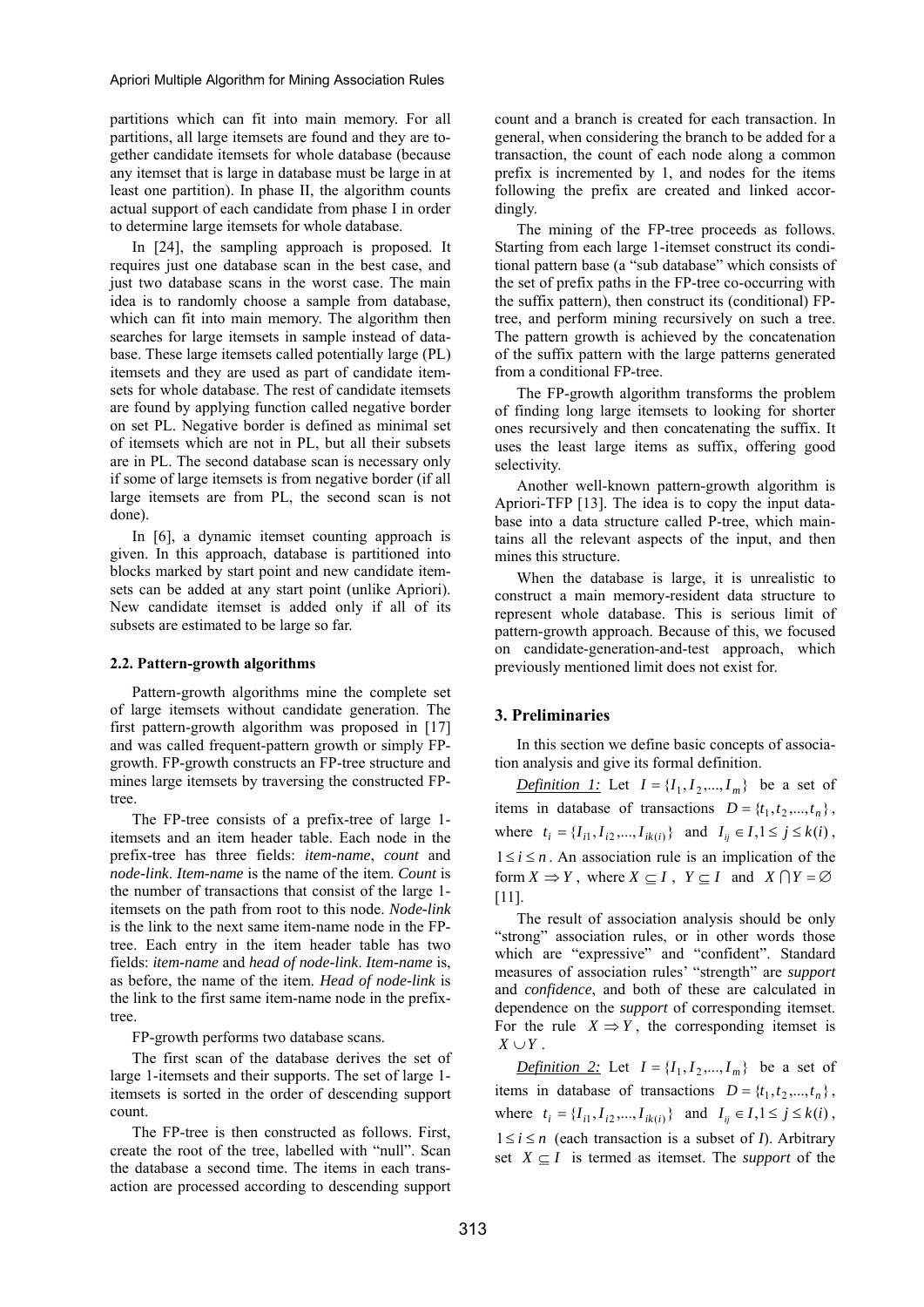itemset *X*, denoted by  $\sigma(X)$ , is defined by the following formula:

 $\sigma(X) = \{ t_i | 1 \le i \le n \wedge X \subseteq t_i \wedge t_i \in D \}$ .

The support of the itemset *X* is actually the number of transactions that contain *X*. For the transaction  $t_i$ , it can be stated that it contains itemset *X* if  $X \subseteq t_i$  [11].

*Definition 3:* The support of association rule  $X \Rightarrow Y$ , denoted by  $\sigma(X \Rightarrow Y)$ , is the ratio of the number of transactions in database which contain *X* ∪*Y* to the number of all transactions *n*. More formally:

$$
\sigma(X \Rightarrow Y) = \frac{\sigma(X \cup Y)}{n} \tag{11}.
$$

*Definition 4:* The confidence of association rule  $X \Rightarrow Y$ , denoted by  $\alpha(X \Rightarrow Y)$ , is the ratio of the number of transactions which contain  $X \cup Y$  to the number of transactions containing *X*. More formally:

$$
\alpha(X \Rightarrow Y) = \frac{\sigma(X \cup Y)}{\sigma(X)} \tag{11}.
$$

Having defined all necessary concepts, we introduce the definition of association analysis problem.

*Definition 5:* Let  $I = \{I_1, I_2, ..., I_m\}$  be a set of items in transactional database  $D = \{t_1, t_2, ..., t_n\}$ , where  $t_i = \{I_{i1}, I_{i2},..., I_{ik(i)}\}$  and  $I_{ij} \in I, 1 \le j \le k(i)$ ,  $1 \le i \le n$ . Association analysis problem consists of discovering all association rules  $X \Rightarrow Y$ , where  $\sigma(X \implies Y) \geq minsup$  and  $\alpha(X \implies Y) \geq minconf$  and values *minsup* and *minconf* are input parameters of the problem [11].

### **4. Apriori Multiple Algorithm**

Apriori Multiple algorithm generates large itemsets starting with large 1-itemsets (itemsets consisted of just one item). Next, the algorithm iteratively generates large itemsets to the maximum size of large itemsets. Each iteration of the algorithm consists of two phases: *candidate generation* and *support counting*.

In the candidate generation phase potentially large itemsets or candidate itemsets are generated. The Apriori principle is used in this phase. It is based on anti-monotone property of the itemset support and provides elimination or pruning of some candidate itemsets without calculating its support (candidate containing at least one not large subset is pruned immediately, before support counting phase).

The support counting phase consists of calculating support for all previously generated candidates (which are not pruned according to the Apriori principle in the preceding candidate generation phase). In the support counting phase, it is essential to efficient determine if

the candidates are contained in particular transaction  $t \in D$ , in order to increment their support. Because of that, the candidates are organized in hash tree [2]. The candidates, which have enough support, are termed as large itemsets.

The Apriori Multiple algorithm terminates when none of the large itemsets can be generated.

In the Apriori Multiple algorithm we have added new parameter named *multiple\_num*, which determines the "length" of iteration. Actually, in the original Apriori algorithm, in the iteration  $k$ , set  $L_k$  (containing all large itemsets with *k* items) is generated, while our Apriori Multiple algorithm in the iteration *k* generates sets  $L_{k+i}$ ,  $0 \le i \le multiple$   $num-1$ .

The Apriori Multiple can use any value for *multiple\_num* parameter. If *multiple\_num*=0, our Apriori Multiple "becomes" the original Apriori algorithm. If we want to ensure that Apriori Multiple finishes in just two database scans, we need to choose value for  $multiple\_num$  parameter such that  $k_{Max}$  <  $multiple\_$  $num$  holds, where  $k_{Max}$  is the maximal size of large itemsets. But we do not know  $k_{Max}$  value in advance. As a solution, we can apply some statistical methods to estimate  $k_{Max}$  value or we can use the following very simple approach. In the first scan, Apriori Multiple generates large 1-itemsets. During this scan Apriori Multiple can determine the length of the longest transaction in the database:  $t_{Max}$ . It is clear that  $k_{Max}$  <  $t_{Max}$ , so the algorithm can set *multiple\_num* parameter to  $t_{Max}$ . Another approach is to set *multiple\_num* parameter to average size of transactions. This does not guarantee that the algorithm finishes in two database scans, but it will generate less number of candidates. Also, Apriori Multiple can start with some value for *multiple num* parameter and change this value in the following iterations. The *multiple num* parameter can also be defined by user, just like *minsup* threshold. It means that user, according to domain knowledge or some other estimate, can specify the value for *multiple\_num* parameter.

In our implementation we set *multiple\_num* parameter to the average size of transactions.

In addition, all candidate *k*-itemsets (itemsets containing *k* items) will be signed as  $C_k$ , and all large *k*itemsets as  $L_k$ . Pseudocode for our Apriori Multiple algorithm comes next.

```
Apriori Multiple Algorithm 
Input: D - transactional database; 
    Min_Sup-minimal support; 
Output: L - large itemsets in D
Method: 
   1. L1 = all_large_1– itemset (D, 
     Min_Sup) 
   2. multiple_num = 
      average_size_of_transactions 
   3. FOR (k=2; L_{k-1} \neq \emptyset;k+=multiple_num) DO 
     C_k = apriori_gen(L_{k-1}, L_{k-1})
```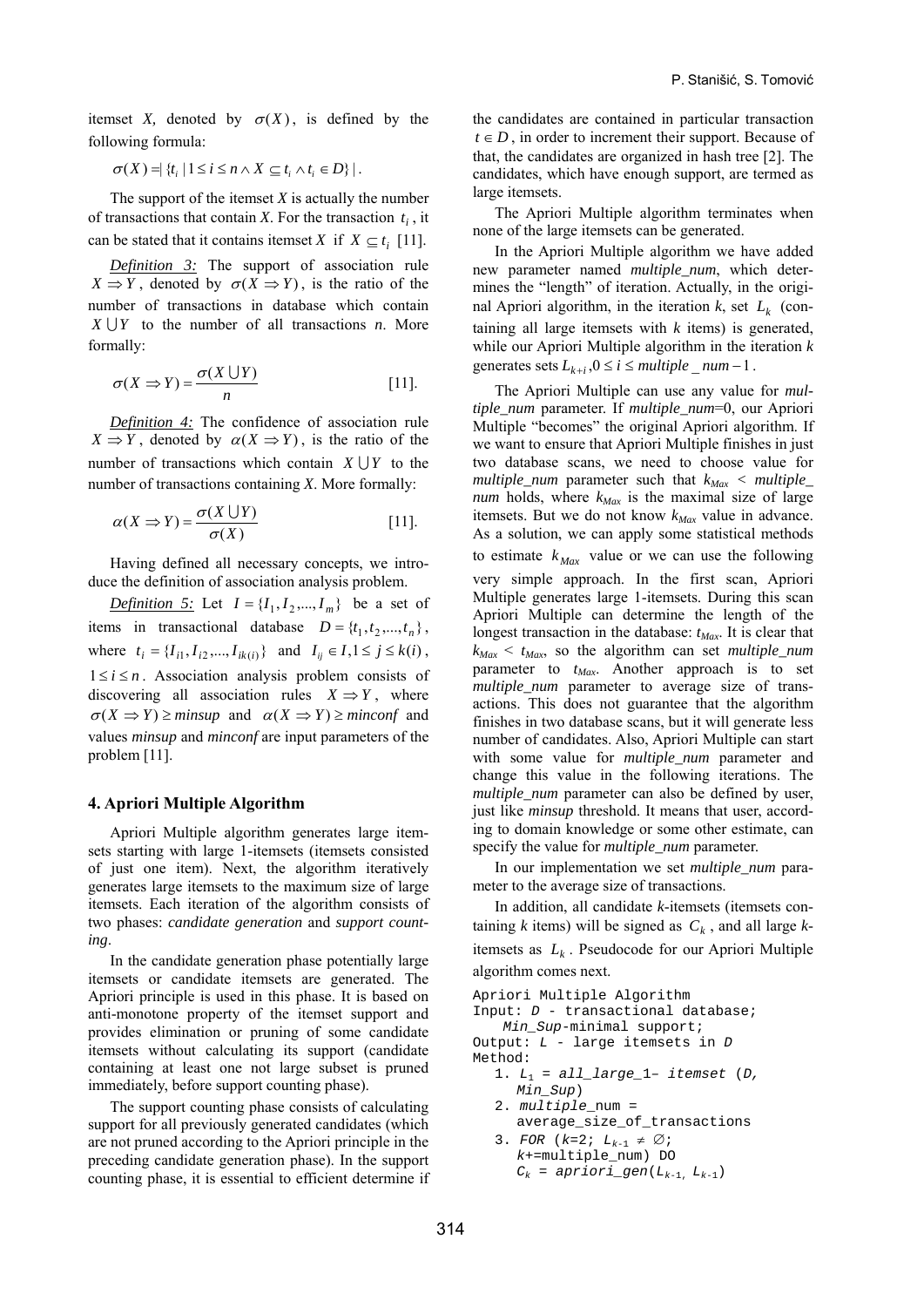#### Apriori Multiple Algorithm for Mining Association Rules

```
FOR i=1 TO multiple_num-1 
   C_k = apriori_gen(C_{k+i-1}, C_{k+i-1})
 END FOR 
 FOR i=0 TO multiple_num-1 
    createCandidateHashtree(Ck+i) 
    END FOR 
    FOR EACH t ∈ D DO 
       FOR i=0 TO multiple_num-1 
           traverseHashtree(Ck+i, t) 
       END FOR 
    END FOR 
    FOR i=0 TO multiple_num-1 
      L_{k+1} = \{c \in C_{k+1} \mid \sigma (c) \geq Min\_Sup\} END FOR
END FOR 
4. L = U_k L_{k+1}
```
Let us briefly outline the most important steps. Generating large 1-itemsets can be done in the same way as in the original Apriori algorithm from [2]. During this step Apriori Multiple determines average size of transactions and sets *multiple\_num* to this value. In iteration  $k \ge 2$ , the set  $C_k$  is generated by calling *apriori\_gen* function (the first call of *apriori\_gen* function in the upper algorithm), but this is not the end of candidate generation phase. The loop in which the candidate itemsets  $C_{k+1}$ ,  $1 \leq multiple\_num - 1$  are generated comes next. It is done in the following way. According to the original Apriori algorithm from [2] candidate itemset  $C_{k+1}$  (candidate itemsets containing  $k+1$  items) is formed from the set  $L_k$  (large itemsets containing *k* items) in iteration *k*+1. However, we want to generate  $C_{k+1}$  in iteration  $k$  (in order to reduce number of algorithm's iterations), but we do not have the necessary set  $L_k$ . As the solution, the first argument of *apriori\_gen* function is  $C_k$ , which is generated by the first call. The second argument is  $C_{k-1}$ , which is known from the previous iteration. For the next call of *apriori\_gen* function, the arguments are  $C_{k+1}$  and  $C_k$ , and in that way  $C_{k+2}$  is generated, etc. Candidate generation phase, which is here briefly discussed, is more precisely described in Section 5. The support counting phase comes next. Candidate itemsets  $C_{k+i}$ , 0  $\leq i \leq \text{multiple\_num} - 1$  are organized in hash tree in order to make support counting process efficient. Then, we scan database and calculate support for candidates  $C_{k+i}$ ,  $0 \le i \le multiple\_num - 1$  by traversing corresponding hash trees. At the end of support counting phase large itemsets  $L_{k+i}$ ,  $0 \le i \le$ *multiple\_num* – 1 are generated from candidate itemsets with large enough support. The support counting phase is described in Section 6.

The algorithm from [2] performs  $k_{Max} + 1$  iterations, where  $k_{Max}$  is the maximal size of large itemsets, and in each iteration it scans whole database. Our Apriori Multiple algorithm finishes after  $1 + \lceil k_{\text{Max}} / \text{multiple\_num} \rceil$  iterations.

### **5. Candidate Generation**

Both our Apriori Multiple algorithm and the original Apriori algorithm from [2] assume that any itemset *I* is kept sorted according to some relation "<", where for all  $x, y \in I$ ,  $x \leq y$  means that the object *x* is in front of the object *y*. Also, we assume that all transactions in database *D* and all subsets of *I* are kept sorted in lexicographic order according to the relation  $C^{\prime}$ 

For candidate generation we suggest the original method by which  $C_k = L_{k-1} \times L_{k-2}$  is calculated, for  $k \geq 3$ . Candidate *k*-itemset is created from one large (*k*-1)-itemset and one large (*k*-2)-itemset in the following way. Let  $X = \{x_1, x_2, ..., x_{k-1}\} \in L_{k-1}$  and  $Y = \{y_1, y_2, ..., y_{k-2}\} \in L_{k-2}$ . Itemsets *X* and *Y* are joined if and only if the following condition is satisfied:

$$
x_i = y_i (i = 1, 2, \dots, k - 3) \land x_{k-1} < y_{k-2} \tag{1}
$$

Let us prove the correctness of this method. It is sufficient to show that  $L_k \subseteq C_k$  for all *k*, where  $C_k$  is generated by  $L_{k-1} \times L_{k-2}$ . Let  $Z = \{z_1, z_2, ..., z_k\} \in L_k$ be arbitrary chosen and let  $k \geq 3$ . We will show that *Z* ∈ *C<sub>k</sub>*. Let us take  $X = \{x_1 = z_1, x_2 = z_2, ..., x_{k-2} =$  $z_{k-2}, x_{k-1} = z_{k-1} \subseteq Z$  and  $Y = \{y_1 = z_1, y_2 = z_2, \dots, y_k\}$  $y_{k-3} = z_{k-3}, y_{k-2} = z_k$   $\subseteq$  Z. Then, according to the Apriori principle, we have  $X \in L_{k-1}$  and  $Y \in L_{k-2}$ . Now we will check the condition (1) for itemsets *X* and *Y*:  $x_1 = y_1 (= z_1) \land ... \land x_{k-3} = y_{k-3} (= z_{k-3}) \land x_{k-1}$  $y_{k-2}$ ( $z_{k-1}$  <  $z_k$ ). It is directly checked that the previous formula is true, so that  $Z = X \times Y \in C_k$ . In this way we proved the correctness of the method  $C_k = L_{k-1} \times L_{k-2}$  for  $k \ge 3$ .

In the original Apriori algorithm from [2], the joining procedure  $C_k = L_{k-1} \times L_{k-1}$  is suggested. It generates candidate *k*-itemset by joining two large (*k*-1) itemsets, if and only if they have first (*k*-2) items in common. Because of that, each join operation requires (*k*-2) equality comparisons. If a candidate *k*-itemset is generated by the method  $L_{k-1} \times L_{k-2}$  for  $k \geq 3$ , it is enough (*k*-3) equality comparisons to process.

Generation of  $C_k = L_{k-1} \times L_{k-2}$  can be represented by the following SQL query:

$$
\begin{aligned}\n\text{INSERT } & \text{INTO } C_k \\
\text{SELECT } R_1 \text{.item}_1, R_1 \text{.item}_2, \dots, R_1 \text{.item}_{k-3}, \\
& R_2 \text{.item}_{k-2}, R_1 \text{.item}_{k-1} \\
\text{FROM } L_{k-1} \text{ AS } R_1, L_{k-2} \text{ AS } R_2 \\
\text{WHERE } R_1 \text{.item}_1 = R_2 \text{.item}_1 \text{ AND} \\
& R_1 \text{.item}_2 = R_2 \text{.item}_2 \text{ AND } \dots \text{ AND} \\
& R_1 \text{.item}_{k-3} = R_2 \text{.item}_{k-3} \\
& \text{AND } R_1 \text{.item}_{k-1} < R_2 \text{.item}_{k-2}\n\end{aligned}
$$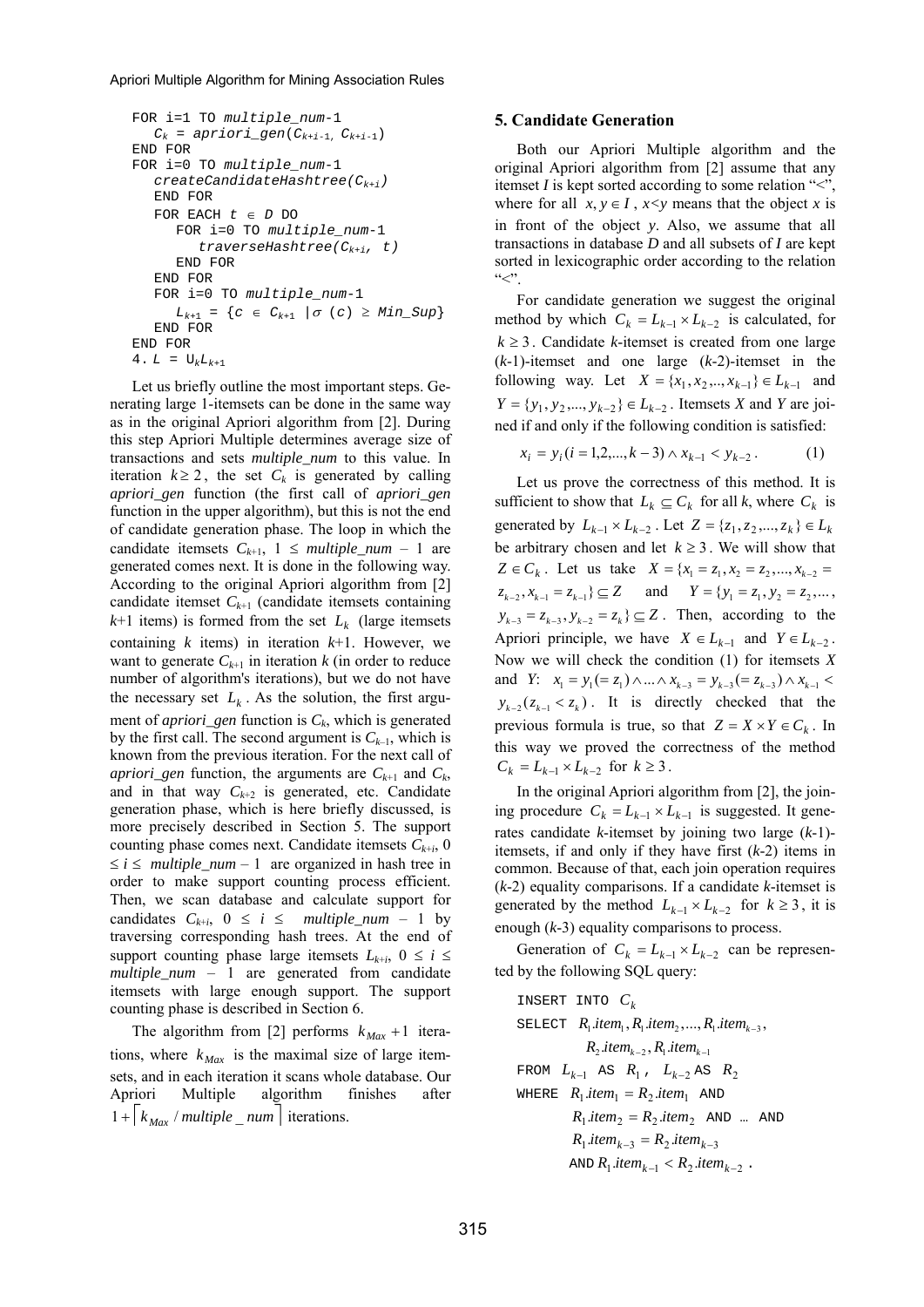In the previous query large (*k*-1)-itemsets are viewed as a relation with  $(k-1)$  attributes: *item*<sub>1</sub>, *item*<sub>2</sub>, ..., *item<sub>k-1</sub>* (attributes are items from large itemset). It is similar to the large (*k*-2)-itemsets. Function *apriori\_gen* from the original Apriori algorithm from [2] processes the upper query according to nestedloop-join algorithm, which is the simplest and the most inefficient join algorithm. For the join  $L_{k-1} \times L_{k-2}$  we suggest a modification of the sortmerge-join algorithm (note that  $L_{k-1}$  and  $L_{k-2}$  are sorted because of the way they are constructed and lexicographic order of itemsets).

By the original sort-merge-join algorithm [22], it is possible to compute natural joins and equi-joins. Let *r*(*R*) and *s*(*S*) be the relations and *R* ∩ *S* denote their common attributes. The algorithm keeps one pointer on the current position in relation *r*(*R*) and another one pointer on the current position in relation *s*(*S*). As the algorithm proceeds, the pointers move through the relations. It is supposed that the relations are sorted according to joining attributes, so tuples with the same values on the joining attributes are in consecutive order. Thereby, each tuple needs to be read only once, and, as a result, each relation is also read only once. The nested-loop-join algorithm reads each tuple of inner relation for each tuple of outer relation, so that the number of considered tuple pairs is  $n_r * n_s$ , where  $n_r$  is the number of tuples in  $r(R)$  and  $n_s$  is the number of tuples in *s*(*S*).It is clear that sort-merge-join algorithm is more efficient.

The modification of sort-merge-join algorithm we suggest refers to the elimination of restrictions that join must be natural or equi-join. First, we separated the condition (1):

 $x_i = y_i (i = 1, 2, \dots, k - 3)$  *(2)* 

and 
$$
x_{k-1} < y_{k-2}
$$
. (3)

Joining  $L_{k-1} \times L_{k-2} = C_k$  is calculated according to the condition (2), in other words we compute natural join. For this, the described sort-merge-join algorithm is used, and our modification is: before  $X = \{x_1, x_2, ..., x_{k-1}\}\$ and  $Y = \{y_1, y_2, ..., y_{k-2}\}\$ , for which  $X \in L_{k-1}$  and  $Y \in L_{k-2}$  and  $x_i = y_i, 1 \leq i$  $i \leq k-3$  is true, are merged, we check if condition (3) is satisfied.

 The pseudocode of *apriori\_gen* function comes next.

FUNCTION a priori-gen(
$$
L_{k-1}, L_{k-2}
$$
)

\n1. i = 1 // pointer for  $L_{k-1}$ 

\n2. j = 1 // pointer for  $L_{k-2}$ 

\n3. WHICH:  $(i \leq L_{k-1}.Count() \land j \leq L_{k-2}.Count()$ )

\n $iset_1 = L_{k-1}[i]$ 

\n $i + t$ 

\n $S_s = \{iset_1\}$ 

\ndone = false

**WHILE** (NOT *done*  $\land$  *i*  $\leq$  *L*<sub>*k*−1</sub>. *Count*() )  $\text{iset1}_1 = L_{k-1}[i]$ IF (  $iset_1[w] = iset1_1[w], 1 \le w \le k - 2$  ) THEN  $S_s = S_s \cup \{iset1_1\}$  *i*++ ELSE *done = true*  END IF END WHILE  $\int$  *iset*<sub>2</sub> =  $L_{k-2}[j]$ WHILE (  $j \le L_{k-2}$  *Count*()  $\wedge$  $\displaystyle \; \textit{iset}_2[\bigcup_{w=1}^{k-2} \bigcup_{w=1}^{\infty} < \textit{iset}_1[\bigcup_{w=1}^{k-2} w]$ 2  $\int_{w=1}^{k-2} \left[ \bigcup_{w=1}^{k-2} w \right] \right] \le \left[ \bigcup_{w=1}^{k-2} w \right]$ *k w* − = −  $\bigcup_{w=1} w$  < iset<sub>1</sub>[ $\bigcup_{w=1} w$ ] )  $\int$  *iset*<sub>2</sub> =  $L_{k-2}[j]$  *j*++ END WHILE WHILE (  $j \le L_{k-2}$  *Count*()  $\wedge$  $k-2$ <br>  $\bigwedge$  iset<sub>1</sub>[w] = iset<sub>2</sub>[w] 1 *k*-2<br>  $\bigwedge$  *iset*<sub>1</sub>[*w*] = *iset*<sub>2</sub>[*w*  $k-2$ <br>  $\bigwedge_{w=1}$  iset<sub>1</sub>[*w*] = = ) FOR EACH  $s$  IN  $S_s$ IF  $(iset<sub>1</sub>[k-1] < iset<sub>2</sub>[k-2])$  THEN  $c = \{iset, [1], ..., iset, [k-2],$  $iset_1[k-1], iset_2[k-2]$  IF *contains\_not* − *large\_subset*(*c*) *//pruning according to //Apriori principle eliminate*(*c*) ELSE  $C_k = C_k \cup \{c\}$  END IF END IF NEXT *j*++  $\int$  *iset*<sub>2</sub> =  $L_{k-2}[j]$  END WHILE END WHILE END FUNCTION

# **6. Support Counting**

Support counting process means counting the support for all candidates which are not eliminated in the candidate generation phase. Those candidates which have greater support than *minsup* parameter are termed as large itemsets. They are used for candidate generation in the next iteration, which we talked about in Section 5.

Candidates from  $C_k$  are stored in a hash tree [2]. Nodes in the hash tree can be either leaves or interior nodes. The leaves contain a collection of candidate itemsets. The interior nodes contain a hash table where each row points to another node. The root of the hash tree is on the level 1. The interior node on the level *d* points to the node on the level *d*+1. When we add the candidate  $c_k$  in the hash tree, we start from the root and go down the tree until we reach a leaf. In the interior node on the level *d* we decide which branch to follow applying a hash function to the *d*th item of the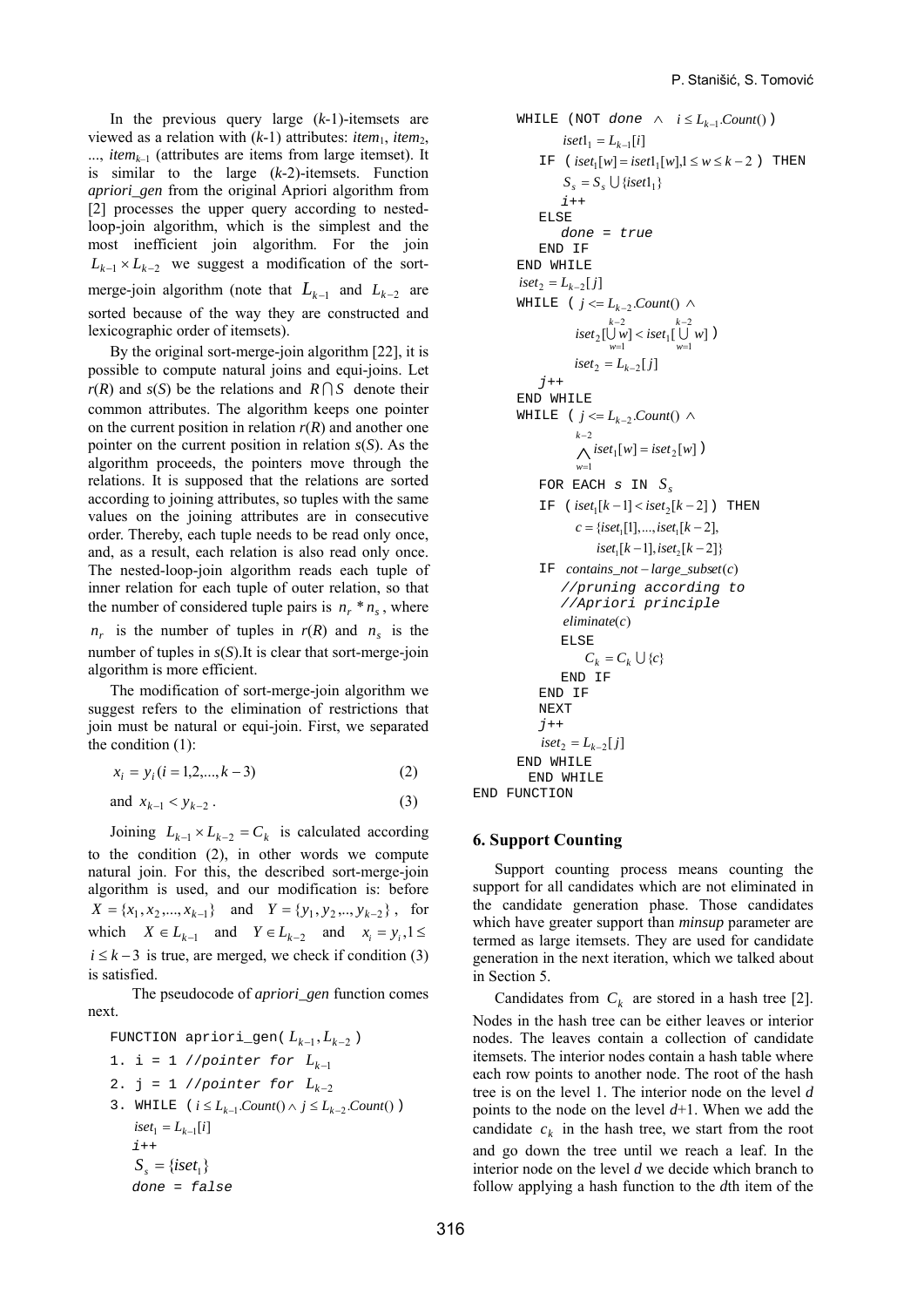candidate  $c_k$ . The hash tree for candidate *k*-itemsets has *k* levels.

We need to scan whole database in order to calculate supports of candidate itemsets. How can we use the hash tree to determine which candidates are contained in the transaction *t*? If we reach a leaf of the hash tree, it will be enough to check which candidates from the collection in that leaf are subsets of *t* and to increment their supports. If we reach an interior node by hashing to the *i*th item of the transaction *t*, then we do hashing on the all items of *t* which follow *i*th and recursively apply this procedure to the node from the corresponding bucket. In this way, itemsets from the transaction are compared only to the candidate itemsets from the same bucket (not with all possible ones).

We suggest the structural pattern Composite for implementation of a candidate hash tree. In Figure 1 the class diagram for hash tree implementation is shown.



**Figure 1.** Composite pattern for hash tree implementation

### **7. Experimental Results**

### **7.1. Comparison with the Original Apriori Algorithm**

We implemented the original Apriori algorithm from [2] to the best of our knowledge based on the published reports. Also, *run time* used here means the total execution time, i.e., the period between input and output instead of CPU time measured in the experiments in some literature. We used programming language VB from Microsoft .NET framework. Experiments are performed on a PC with a CPU Intel(R) Core(TM)2 clock rate of 2.66GHz and with 2GB of RAM.

In experiments dataset which can be found at *www.cs.uregina.ca* is used. It contains 10000 binary transactions. The average length of transactions is 8.

In the first experiment, we compared the methods for candidate generation. Figure 2 shows that the method  $L_{k-1} \times L_{k-2}$  generates less number of candidates than the method  $L_{k-1} \times L_{k-1}$  for the greater support.



**Figure 2.** Number of generated candidates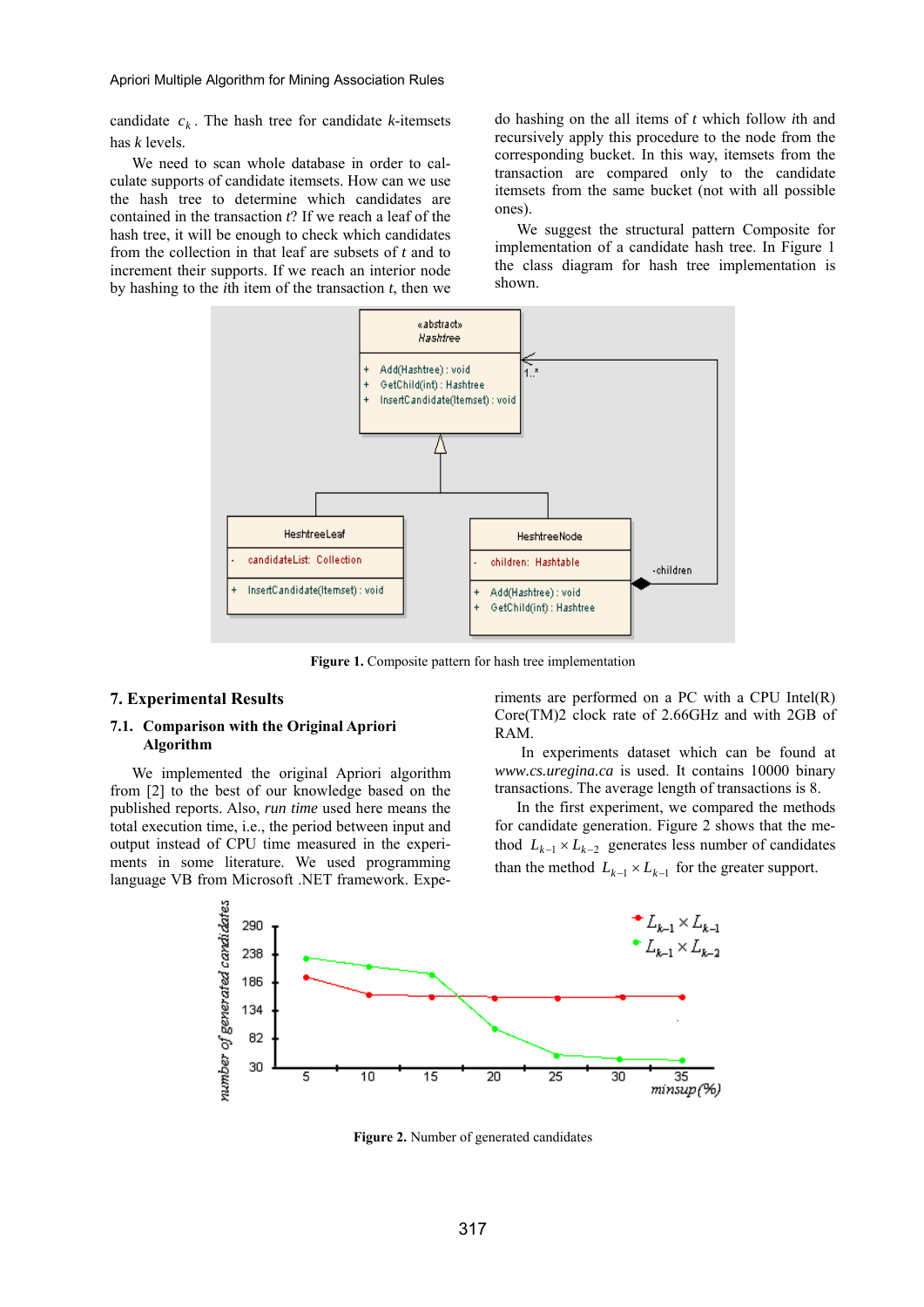In Figure 3, the results of comparing execution times for procedures for candidate generation are shown.

Apriori algorithm from [2] are shown. The parameter *multiple\_num* from Apriori Multiple algorithm is set to 2. This experiment confirms the expectations that Apriori Multiple requires less I/O operations.

In Figure 4, the results of comparing the number of I/O operations in Apriori Multiple and in the original







**Figure 4.** Number of I/O operations for Apriori and Apriori Multiple algorithm



**Figure 5.** Dependence of execution time for Apriori Multiple algorithm on multiple num parameter



**Figure 6.** Dependence of the number of generated candidates for Apriori Multiple algorithm on multiple\_num parameter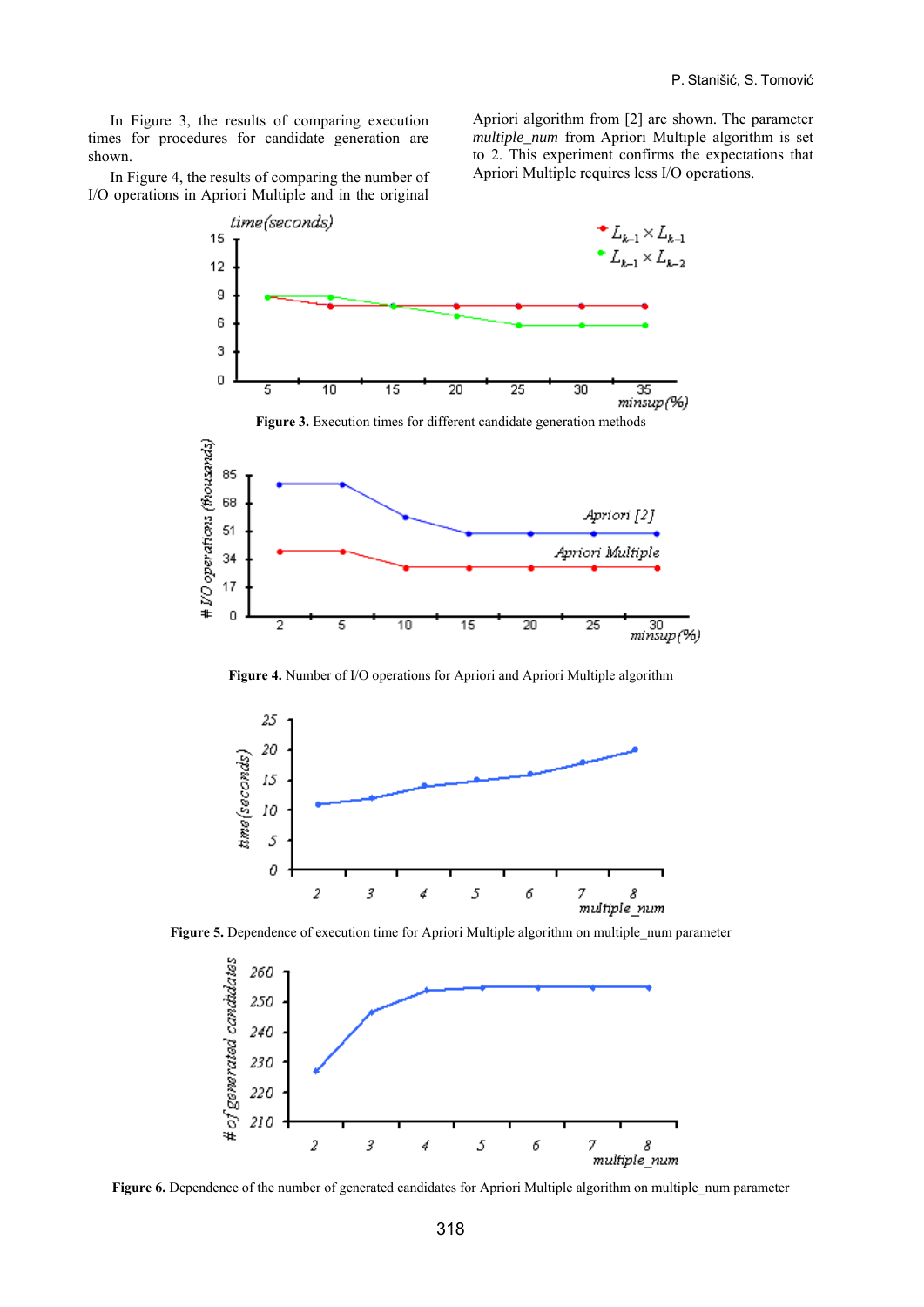## **7.2. Comparison with Pattern-Growth Algorithms**

Our Apriori Multiple algorithm is a candidategeneration-and-test algorithm for mining frequent itemsets from database of transactions. Recently, much more papers have been written concerning another approach: pattern-growth approach. We will expose some limits of the pattern-growth approach which does not exist in the candidate-and-test approach, and because of that we decided to concentrate on improvements of classic candidate-generation-andtest algorithm: the Apriori algorithm.

The first pattern-growth algorithm was proposed in [17] and was called frequent-pattern growth or simply FP-growth. FP-growth constructs main-memory-resident FP-tree structure to represent database and mines large itemsets by traversing the constructed FP-tree. Many FP-tree based algorithms have been proposed during the last few years. These algorithms differ in tree-based structures they use for database projection into main memory. Some of proposed tree-based structures are: CFP tree [18], COFI tree [12], T-tree [8, 9], P-tree [9, 10], PP-tree [4] etc., and they assume no limitation on main memory capacity. These structures differentiate slightly and all pattern-growth algorithms have common limits.

FP-growth based algorithms work well for sparse datasets, but if transactions contain many distinct items it leads to large and bushy tree structure (reduction ratio is not high). Also, tree depth is maximal number of large 1-items in transactions and for large databases (in which we are most interested) this number can be greater than 100, so with sufficiently large datasets it will not be possible to construct the tree within primary memory. However, results presented for pattern-growth algorithms demonstrate its effectiveness in cases when the tree is memory resident, but the linkage between nodes of the tree makes it difficult to effect a comparable implementation when this is not the case. Apriori-based algorithm can mine database of any size and they show linear scalability with the number of transactions.

The performance of pattern-growth algorithms will be affected if it is impossible to proceed entirely within primary memory. Many partitioning strategies have been proposed [3], [4], [5] and [8] to deal with these cases. The main idea behind these approaches is to subdivide database into segments and then separately process each segment. It means that algorithm creates tree representation for each segment and stores each tree in secondary memory. Then each pass of algorithm requires each of previously created trees to be read in turn from secondary memory as Aprioribased algorithms do with transactions. Also, in some cases it is not possible to compute the support for a set by considering only the sub-tree in which it is located, so procedures for traversing trees are very expensive and complicated. These are especially expensive if the depth of tree is large, because of the greater depth of recursion required. Numerous experiments have shown that 80% of CPU time was used for traversing trees [14].

To sum up, pattern-growth algorithms require two database scans with assumption that database can be mapped into memory resident tree structure, while our Apriori Multiple algorithm requires two database scans and without limits on the database size.

# **8. Conclusion**

In this paper the procedure of discovering association rules in large transaction databases is exposed. Each transaction contains a unique identifier and the items bought in that transaction. Also, each transaction is sorted in lexicographic order. The aim of association analysis is to find association rules which satisfy the minimal support and the minimal confidence thresholds. This task is solved in two steps: discovering large itemsets and generating rules from large itemsets. The overall performance of mining association rules is determined by the first step. For solving the first step we suggested Apriori Multiple algorithm, which is a modification of the well known Apriori algorithm from [2]. Our Apriori Multiple algorithm uses the new procedure for candidate generation. We proved its correctness. It is more efficient than the appropriate one from the original Apriori algorithm. Also, our Apriori Multiple algorithm is able to finish in just two iterations. These considerations are confirmed by experimental results which are part of this paper.

We plan to extend this paper to:

- Apply concepts from association rule mining to classification problems, especially signal/background classification in HEP (High Energy Physics);
- In the previous considerations we ignored quantity of items sold or the price paid to purchase them, which can be really important for some practical applications. Discovering such rules requires additional modifications of the Apriori Multiple algorithm and the Apriori algorithm from [2];
- Mining multilevel association rules from transaction databases (these rules involve items at different levels of abstraction);
- Mining multidimensional association rules from relational databases and data warehouses (these rules involve more than one dimension or predicate, e.g. rules relating what a customer shopper buy as well as shopper's occupation).